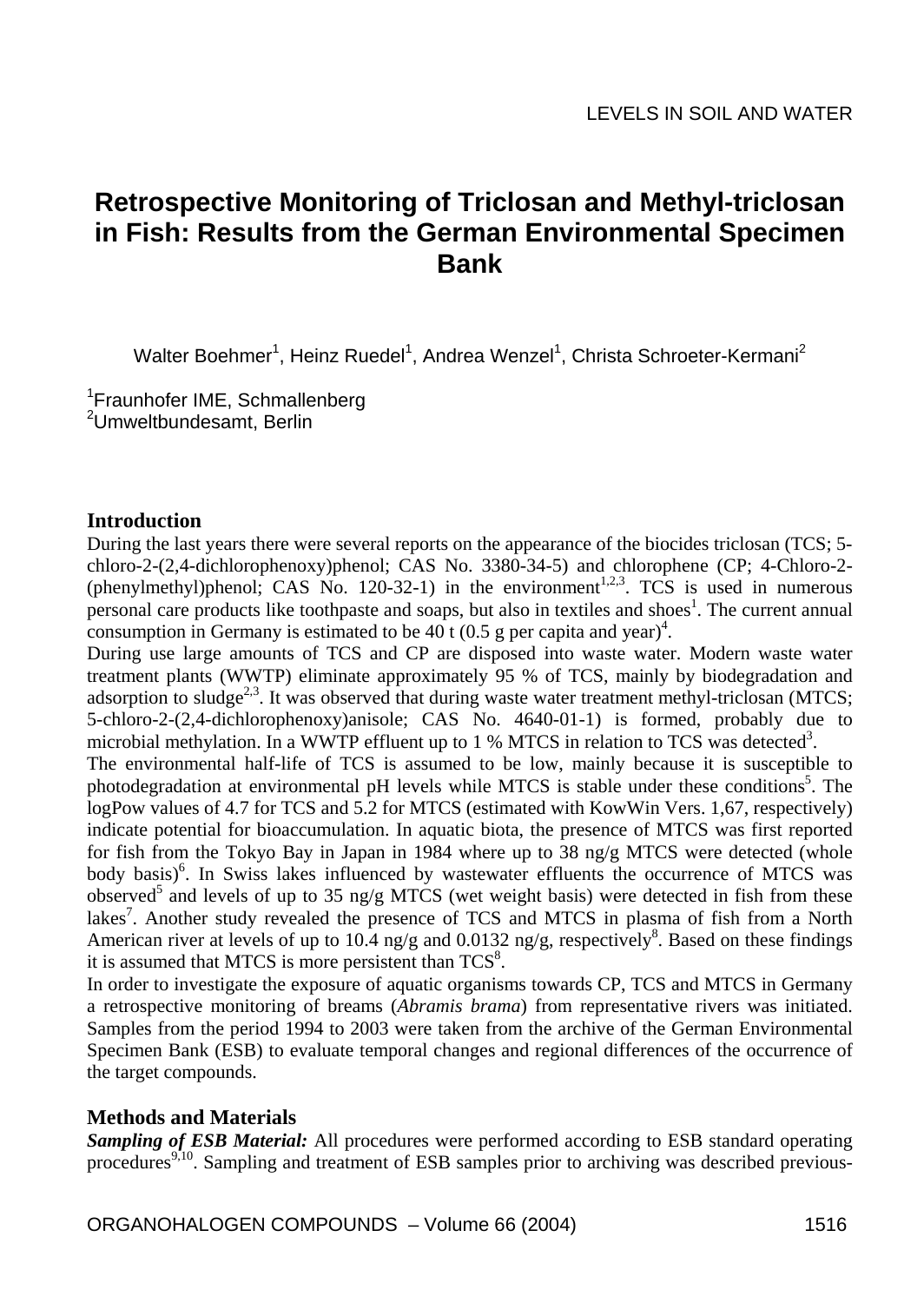## LEVELS IN SOIL AND WATER

ly10,11. In short, breams (*Abramis brama*) are caught annually after spawning between mid-July and mid-October. At least 20 fish aged between 8 and 12 years are taken at each sampling site. The muscles are pooled, grinded and stored as homogenized powder in sub-samples of approx. 10 g at temperatures below –150 °C in an inert atmosphere resulting from evaporating liquid nitrogen. Sampling sites are in the river Elbe with Prossen (km 13), Zehren (km 93), Barby (km 296), Cumlosen (km 470), and Blankenese (km 632), the Elbe tributaries Mulde (Dessau, near the mouth) and Saale (Wettin), the river Rhine with Weil (km 174), Iffezheim (km 334), Koblenz (km 590), and Bimmen (km 865), the river Saar with Güdingen (km 54) and Rehlingen (km 91), and the river Danube with Ulm (km 2.593), Kelheim (km 2.404), and Jochenstein (km 2.210). Further, samples from Lake Belau which represents a low polluted reference area were used.

**Analysis.** Aliquots of  $1 - 2.5$  g of frozen and grinded ESB samples were mixed with sodium sulfate in a ratio of 1:6 (w/w) and extracted by accelerated solvent extraction (ASE) with cyclohexane as solvent at 100°C and 14 MPa with an ASE system from Dionex. After clean-up by gel permeation chromatography on Bio-Beads S-X3 with a dichlormethane/cyclohexane 1:1 (v/v) mixture the analyte containing fraction was concentrated to 0.2 mL and filled up to 1.0 mL with n-hexane. This solution was transferred to an activated silica gel column which was rinsed with a mixture of nhexane/acetone (9:1; v/v) and conditioned with n-hexane. A first non-polar fraction containing MTCS was eluated with n-hexane, concentrated and analyzed directly by gas chromatography with tandem ion trap mass spectrometer (Finnigan MAT Magnum GC/MS/MS). A second polar fraction containing the phenolic compounds TCS and CP was eluted with n-hexane/acetone  $(9:1; v/v)$  and evaporated to dryness. The residue was re-dissolved in 2 mL acetone. Then, 250 µL of a 10 % aqueous potassium carbonate solution was added and 10 µL PFBBr (2,3,4,5,6-pentafluorobenzylbromide) for derivatization. After 1 h at 60°C the mixture was transferred into a vessel with a mixture of purified water and cyclohexane  $(5:1; v/v)$ . After mixing and phase separation the cyclohexane phase was analyzed by GC/NCI-MS (NCI – negative chemical ionization, with an Agilent quadrupol 5973 MSD). For quantification, TCS (from Ehrenstorfer GmbH, Augsburg), MTCS (from VeZerf Laborsynthesen GmbH, Idar-Oberstein) and CP (from ABCR, Karlsruhe) were used and  ${}^{13}C_6$ -TCS (provided by CIBA, Basel) and MTCS-D<sub>3</sub> (from Syntheselabor Dr. Weiss, Stahnsdorf) as internal standards. All data are reported on a wet weight basis.

*Quality control.* The limits of quantification (LOQ) were 0.25 ng/g for MTCS and CP, and 0.10 ng/g for TCS as estimated according to the German standard method DIN 32645<sup>12</sup>. Due to the scarcity of the ESB material usually only one sub-sample was analyzed. However, for a number of samples the repeatability of the method was tested by analyses of 3-4 samples (refer to results section). As further quality assurance measure one bream muscles sample which was available in larger quantities was used as laboratory reference material and analyzed along with each batch of ESB samples. The results from these analyses were:  $0.41 + 0.1$  ng/g (+ 13 %) for TCS; 6.9 + 0.4 ng/g (+ 5.8 %) for MTCS and < 0.25 ng/g for CP (n = 12). Blank values were  $\lt$  LOQ for MTCS and CP and  $\leq 0.2$  ng/g for TCS (determining the effective LOO to 0.2 ng/g).

## **Results and Discussion**

TCS and CP were only detected in a few samples, mainly from the river Saar while MTCS was detected in all analyzed fish muscle samples from rivers. However, in samples from the reference site Lake Belau concentrations of all compounds were below the respective LOQ (analyzed years: 1997, 2001, and 2003). For the rivers, lowest levels were found for the breams from the Danube.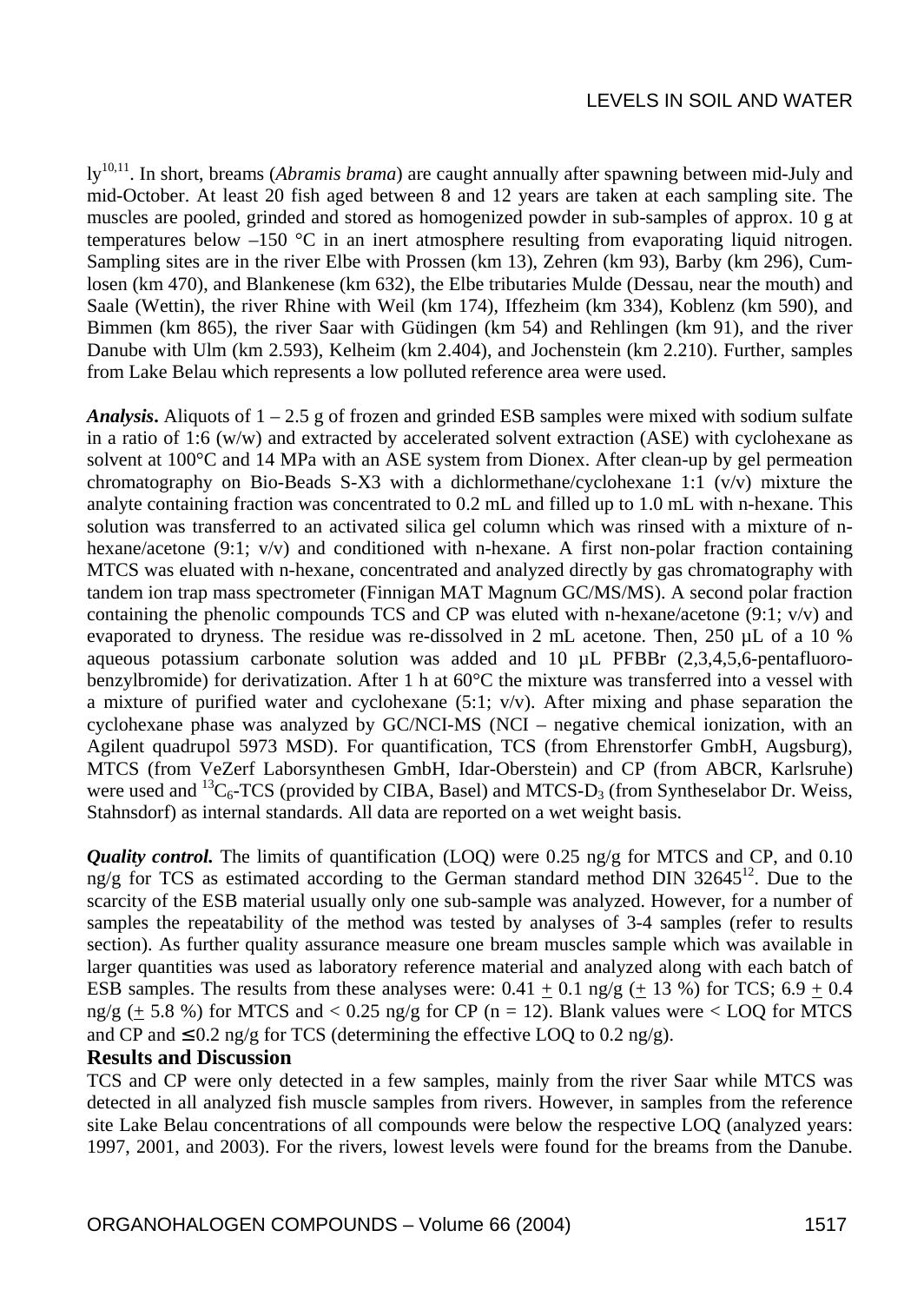Only MTCS was detected in samples from all three sampling sites at levels between 2 and 5 ng/g (analyzed years: 2002 and 2003).

Detailed data for the river Saar are presented in Table 1. At Güdingen near the German-French border TCS levels in fish remained relatively constant in the whole period  $(0.4 - 0.9 \text{ ng/g})$ . Highest CP levels were found in 1994 and 1996. Afterwards, CP concentrations declined and dropped finally below the LOQ in 2003. For MTCS, a clear increase of the concentrations in breams was detected from levels of approx. 10 ng/g in the mid 1990s to concentrations in the range  $14 - 26$ ng/g MTCS after 2000.

|                              |  | <b>Table 1:</b> Retrospective monitoring of TCS, MTCS and CP in breams from the river Saar. Data are |  |  |  |  |
|------------------------------|--|------------------------------------------------------------------------------------------------------|--|--|--|--|
|                              |  | referring to the wet weight. For replicate analyses mean values + standard deviation are reported.   |  |  |  |  |
| # $n = 3$ : $\delta n = 4$ . |  |                                                                                                      |  |  |  |  |

| Sampling site   | Year | $TCS$ [ng/g ww]   | MTCS [ng/g ww]   | CP [ng/g ww]      |
|-----------------|------|-------------------|------------------|-------------------|
| Saar, Güdingen  | 1994 | $0.71 \pm 0.03$ § | $10.7 \pm 1.0$ § | $2.9 \pm 0.2$ §   |
|                 | 1995 | 0.44              | 8.0              | 0.80              |
|                 | 1996 | 0.69              | 11.4             | 3.3               |
|                 | 1997 | 0.56              | 12.5             | 2.0               |
|                 | 1998 | $0.83 \pm 0.12$ # | $15.4 \pm 1.1$ # | $1.4 \pm 0.1#$    |
|                 | 1999 | 0.87              | 14.4             | 0.61              |
|                 | 2000 | 0.89              | 18.2             | 0.67              |
|                 | 2001 | 0.58              | 14.0             | 0.31              |
|                 | 2002 | $0.70 \pm 0.04$ § | $26.1 \pm 0.8$ § | $0.52 \pm 0.01$ § |
|                 | 2003 | 0.36              | 16.6             | $<$ LOQ           |
| Saar, Rehlingen | 1994 | $<$ LOQ           | 4.0              | 1.3               |
|                 | 1995 | 0.42              | 3.8              | 2.0               |
|                 | 1996 | 0.32              | 6.8              | 0.82              |
|                 | 1997 | $<$ LOQ           | 5.9              | 1.1               |
|                 | 1998 | 3.4               | 14.6             | 2.2               |
|                 | 1999 | 1.1               | 12.6             | 1.8               |
|                 | 2000 | 0.62              | 16.0             | 0.85              |
|                 | 2001 | 1.7               | 19.5             | 1.8               |
|                 | 2002 | 0.29              | 15.9             | 0.80              |
|                 | 2003 | $<$ LOQ           | 22.7             | 0.41              |

For breams from the second Saar site Rehlingen, TCS levels showed relatively high variations (Table 1). In some years TCS concentrations were higher as found for the breams from Güdingen. Concentration of TCS were highest in 1998 and 2001. However, in other years (1994, 1997 and 2003) the levels were below the LOQ of 0.25 ng/g. Since the maximum concentration in 1998 a decline of the TCS levels is observed. MTCS levels were higher as those of TCS and CP. As for the Güdingen site, also at Rehlingen a significant increase of the MTCS concentrations in breams was detected for the period 1994 – 2003 (by a factor of approx. 6).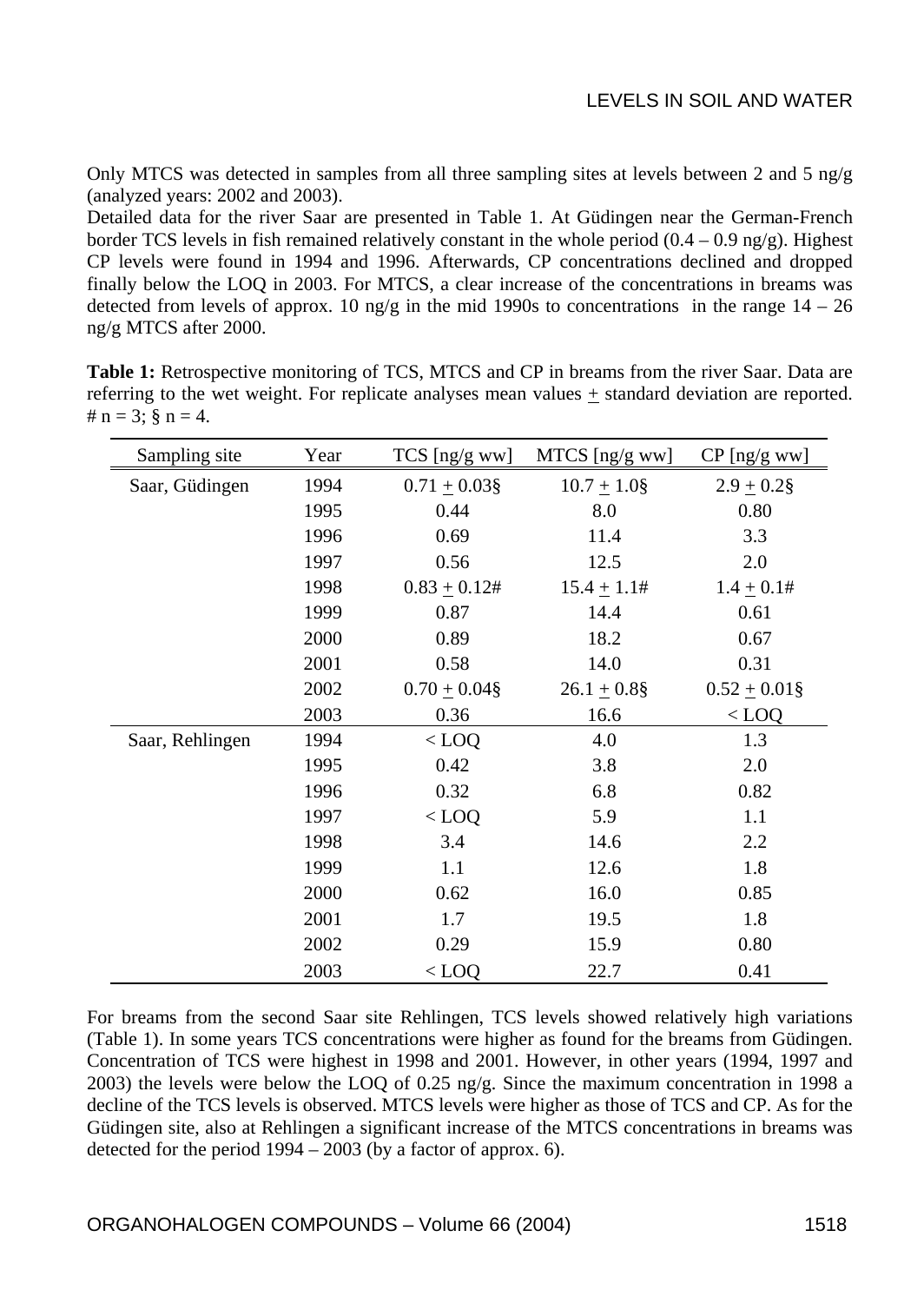For the Rhine, up to 0.7 ng/g TCS and up to 0.8 ng/g CP were detectable in breams from the upstream sampling sites Weil and Iffezheim. No CP and TCS was detected in breams from the downstream sites Koblenz and Bimmen. Data for MTCS in Rhine breams are listed in Table 2. For all sites an increase in MTCS levels in breams is obvious (if higher values for 1998 at Weil and Iffezheim are excluded). The relative increase was highest for the MTCS burden of breams sampled at Bimmen near the German-Dutch border (even if the high value in 2003 is excluded). In the years after 2000 MTCS levels of breams from all Rhine sites were between 5 and 12 ng/g (without the 2003 value for Bimmen). Currently there is no explanation for the partly very high values in single years for some sites (Bimmen 2003; Weil and Iffezheim 1998).

| Year | MTCS [ng/g ww] |                  |         |               |  |  |  |
|------|----------------|------------------|---------|---------------|--|--|--|
|      | Weil           | <b>Iffezheim</b> | Koblenz | <b>Bimmen</b> |  |  |  |
| 1996 | 4.3            | 3.6              | 3.6     | 1.0           |  |  |  |
| 1998 | 14.9           | 11.2             | 3.1     | 3.4           |  |  |  |
| 2000 | 6.0            | 7.0              | 4.1     | 5.4           |  |  |  |
| 2001 | 6.3            | 7.6              | 7.4     | 4.5           |  |  |  |
| 2002 | 7.1            | 10.6             | 8.5     | 7.6           |  |  |  |
| 2003 | 7.5            | 12.2             | 8.0     | 21.1          |  |  |  |

**Table 2:** Retrospective monitoring of MTCS in breams from the river Rhine. Data are referring to the wet weight.

As for most samples from the Rhine, also in the river Elbe TCS levels of fish were below the LOQ of 0.2 ng/g. Only at the upstream sites Prossen, Zehren and Barby levels of up to 0.9 ng/g CP were found. MTCS levels in Elbe breams were all  $<$  6 ng/g and therefore lower as compared to those of the Rhine breams (Table 3). However, as for Rhine and Saar a slight increase of MTCS levels is observed. At all sampling sites highest MTCS levels were found between 2001 and 2003.

| Year | MTCS [ng/g ww] |                 |     |          |                   |  |  |  |
|------|----------------|-----------------|-----|----------|-------------------|--|--|--|
|      | Prossen        | Barby<br>Zehren |     | Cumlosen | <b>Blankenese</b> |  |  |  |
| 1996 | 1.1            | 1.1             | 3.4 | 2.7      | 1.8               |  |  |  |
| 1998 | 2.3            | n.a.            | 3.4 | n.a.     | 3.3               |  |  |  |
| 2000 | 2.2            | n.a.            | 2.9 | n.a.     | 2.1               |  |  |  |
| 2001 | 3.5            | 3.8             | 4.8 | 4.7      | 3.8               |  |  |  |
| 2002 | 4.2            | 3.4             | 2.5 | 3.6      | 3.9               |  |  |  |
| 2003 | 2.9            | 4.0             | 5.7 | 2.3      | 4.8               |  |  |  |

**Table 3:** Retrospective monitoring of MTCS in breams from the river Elbe. Data are referring to the wet weight. n.a. – not analyzed.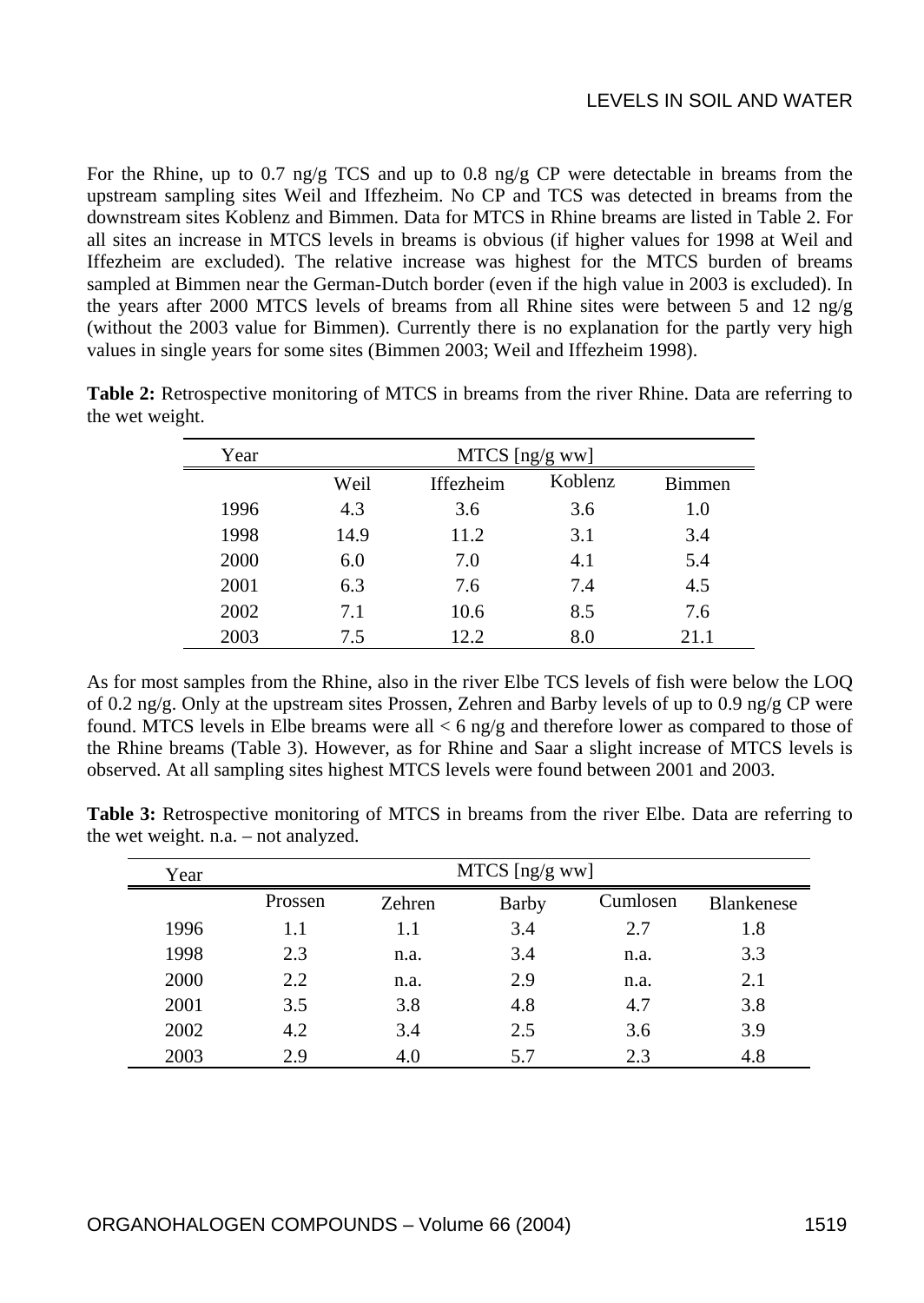In Figure 1 the TCS, MTCS, and CP levels of the breams from the Elbe tributaries Mulde and Saale are shown. MTCS levels in the Saale breams were comparable to those from the Mulde in 1995 and 1996 (approx. 2 ng/g). However, afterwards the MTCS levels in the Saale increased significantly to levels of  $14 - 33$  ng/g while the levels for the Mulde breams increased only slightly up to approx. 5 ng/g in 2003. The reason for the sharp increase in the burden of the Saale bream after 1996 is not clear yet.

**Figure 1:** TCS, MTCS and CP levels in breams form the Elbe tributaries Mulde and Saale. For the sample 'Saale 2002' the mean value + standard deviation is shown  $(n = 4)$ . No samples for the years 1996 (Mulde) and 1997 and 1999 (Mulde and Saale) were analyzed. No bar is shown where CP and TCS levels were < LOQ in the other years.



This retrospective monitoring revealed the presence of the biocides TCS and CP in biota from German rivers. While CP and TCS are of less concern due to low and partly decreasing concentrations the methylated transformation product of TCS, MTCS, is identified as persistent pollutant with increasing levels in fish muscles. MTCS levels detected here are in the range of those reported for fish from the Tokyo Bay and Swiss lakes<sup> $6,7$ </sup>. There is an urgent need for studies of the ecotoxicological relevance of MTCS in order to allow the assessment of the potential risk of aquatic biota due to the exposure towards this compound.